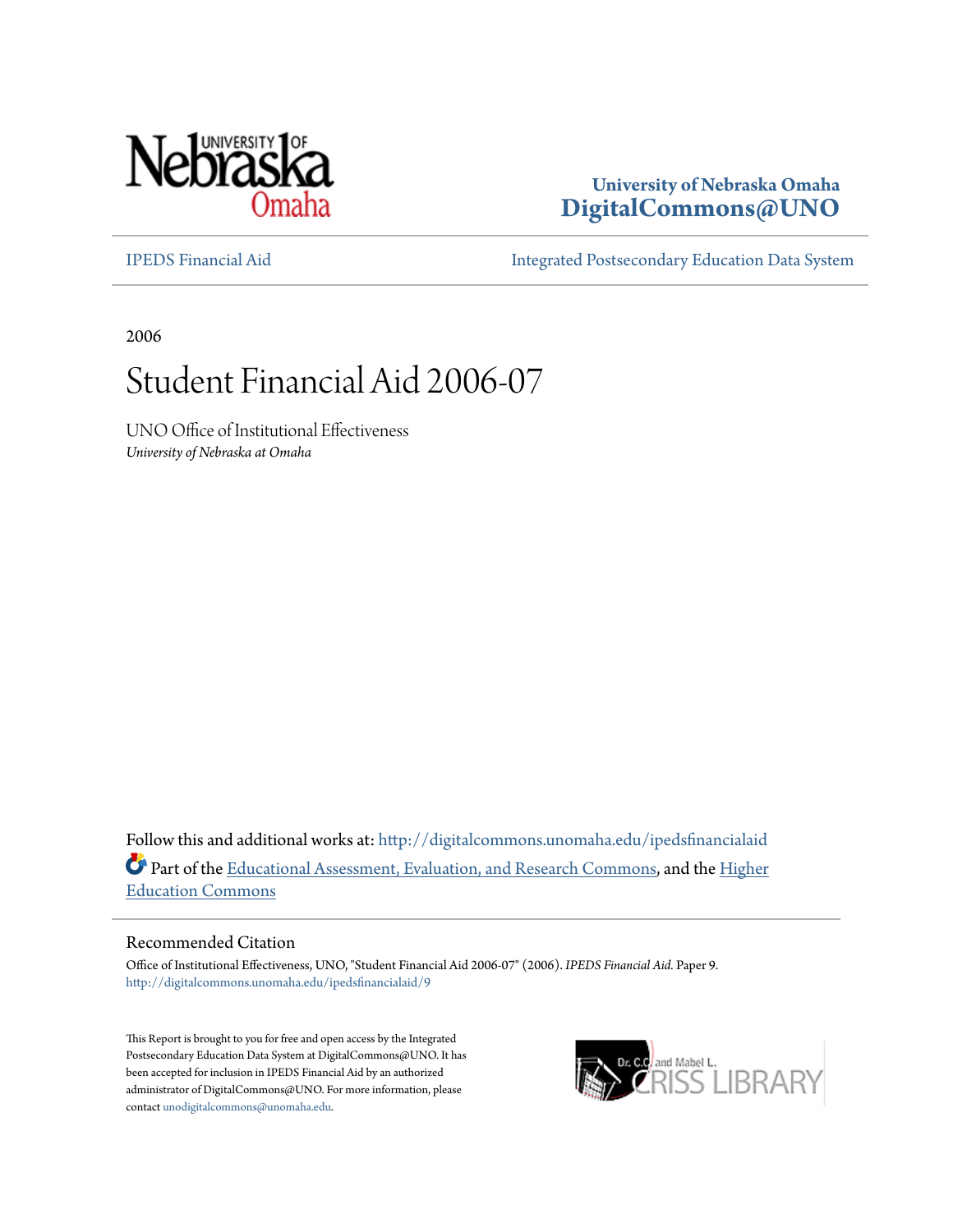Student Financial Aid 2006-07

Institution: University of Nebraska at Omaha (181394) User ID: P61813941

Student Counts

#### **Full-time, first-time degree/certificate-seeking undergraduate students, Fall 2005**

Please provide student counts information as requested below. Data are provided from your 2005 Enrollment report, if available. Enter and/or update the requested information; percentages will be calculated for you.

| Number of full-time, first-time degree/certificate-seeking undergraduates<br>$\hat{A} \hat{A} \hat{A}$ (fall cohort)                                    | 1,696        |
|---------------------------------------------------------------------------------------------------------------------------------------------------------|--------------|
| Of these -                                                                                                                                              |              |
| How many are from in-district                                                                                                                           |              |
| How many are from in-state                                                                                                                              | 1,575        |
| How many are from out-of-state                                                                                                                          | 121          |
| Balance (calculated value)                                                                                                                              | $\mathbf{0}$ |
| Percentage from in-district                                                                                                                             | $\bf{0}$     |
| Percentage from in-state                                                                                                                                | 93           |
| Percentage from out-of-state                                                                                                                            | 7            |
| Percentage unknown                                                                                                                                      | $\bf{0}$     |
| Total number of undergraduate students                                                                                                                  | 11,329       |
| Percentage of undergraduates who were full time, first time, degree/certificate-seeking                                                                 | 15           |
| Number of full-time, first-time degree/certificate-seeking undergraduates (fall<br>cohort) who received any financial aid during the full academic year | 1,275        |
| Percentage of full-time, first-time degree/certificate-seeking undergraduates who<br>received any financial aid during the full academic year           | 75           |
| Caveat (will be posted on the IPEDS College Opportunities Online Locator website)                                                                       |              |
|                                                                                                                                                         |              |

Institution: University of Nebraska at Omaha (181394) User ID: P61813941

Student financial aid to your Fall 2005 cohort

#### **Student financial aid provided to your Fall 2005 cohort of full-time, first-time degree/certificate-seeking undergraduate students**

Please provide the following information for your Fall 2005 [cohort](javascript:openglossary(119)) of full-time, first-time, degree/certificate-seeking undergraduate students:

Fall 2005 cohort information from the Student Counts page: